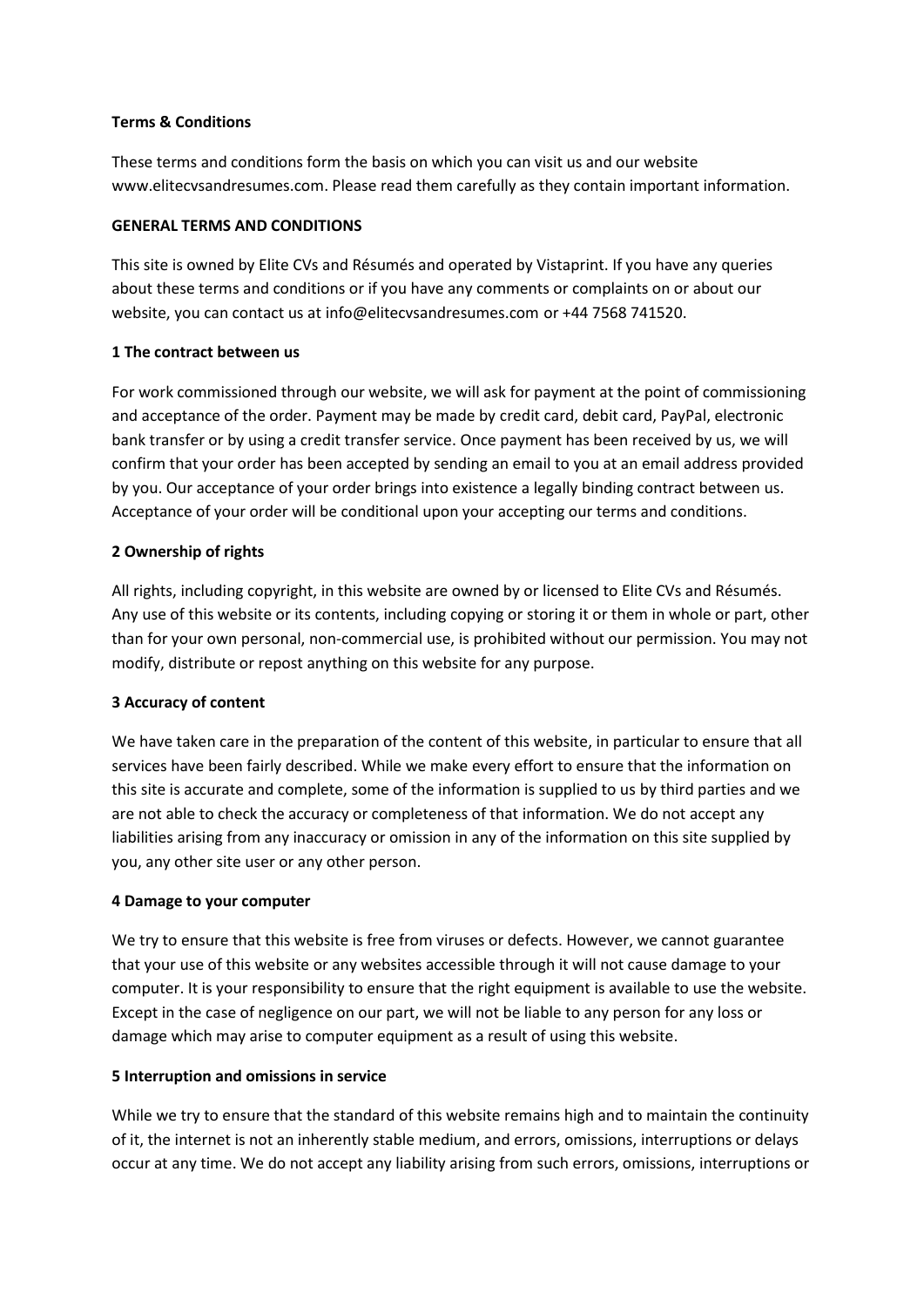delays or any ongoing obligation or responsibility to operate this website (or any particular part of it) or to provide the services and products offered on the website. We may vary the specification of this site from time to time without notice.

## **6 Your use of this site**

You may only use this site for lawful purposes when seeking CV/résumé/online profile advice and CV/résumé/online profile related products or help with your career. You must not under any circumstances seek to undermine the security of the site or any information submitted to or available through it. In particular, but without limitation, you must not seek to access, alter or delete any information to which you do not have authorised access, seek to overload the system via spamming or flooding, take any action or use any device, routine or software to crash, delay, damage or otherwise interfere with the operation of this site or attempt to decipher, dissemble or modify any of the software, coding or information comprised in the site.

You are solely responsible for any information submitted by you to this site. You are responsible for ensuring that all information supplied by you is true, accurate, up to date and not misleading or likely to mislead or deceive and that it is not discriminatory, obscene, offensive, defamatory or otherwise illegal, unlawful or in breach of any applicable legislation, regulations, guidelines or codes of practice or the copyright, trademark or other intellectual property rights or any person in any jurisdiction. You are also responsible for ensuring that all information, data and files are free of viruses or other routines or engines that may damage or interfere with any system or data prior to being submitted to this site. We reserve the right to remove any information supplied by you from the website at our sole discretion, at any time and for any reason without being required to give any explanation.

# **7 Information submitted by you**

We will use information supplied by you to provide your CV/résumé/online profile and career advice. You are responsible for ensuring that all information supplied by you is true, accurate, up to date and not misleading or likely to mislead or deceive. We accept no responsibility or liability for any loss or other repercussions arising from the information you supply us. We will process any data which you provide in completing the online registration and any further forms, assessments or personal details which you complete or provide us with when using this site in accordance with UK data protection legislation. We explain more about your personal data in our privacy statement below.

#### **8 Links to other sites**

On this site you will be offered automatic links to other sites which we hope will be of interest to you. We do not accept any responsibility or liability in respect of the content of those sites, the owners of which do not necessarily have any connection, commercial or otherwise, with us. Using automatic links to gain access to such sites is entirely at your own risk.

#### **9 Ordering errors**

You are able to correct errors on your order up in writing up to the point where we indicate that we have accepted your order and have started work on it.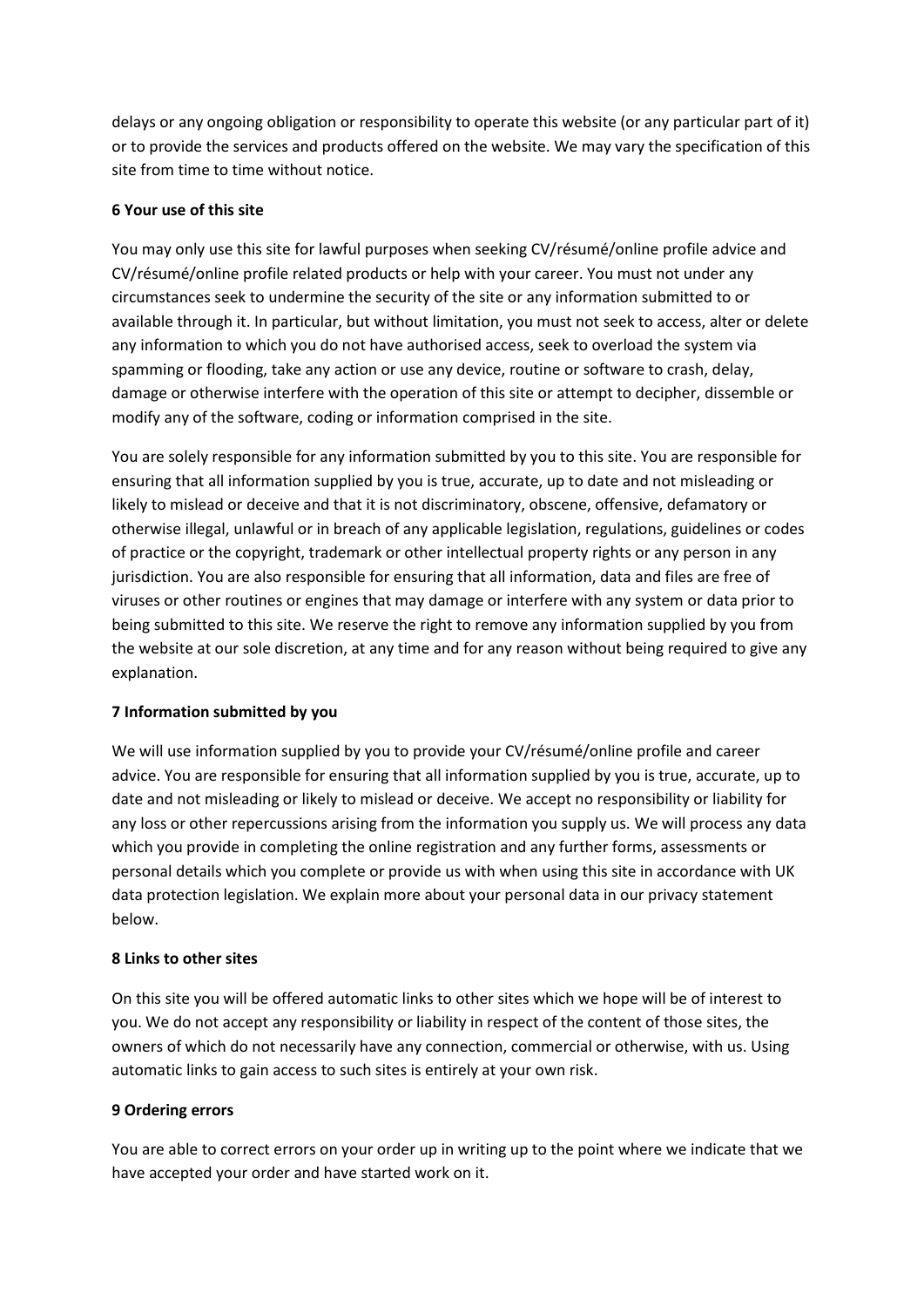### **10 Payment terms**

Payment for professional CV and résumé writing services and other products and services are payable upon acceptance of the order in the ways outlined in point 1.

# **11 Delivery**

We will deliver items such as CVs, résumés, online profile guides, covering letters and printed material to the address you specify with your order. This may be an email address. It is important that this address is accurate. We cannot accept any liability for any loss or damage to the products once they have been delivered in accordance with your delivery instructions (unless this is caused by our negligence). We will aim to deliver the items by the date quoted for delivery but delivery times are not guaranteed. If delivery is delayed due to any cause beyond our reasonable control, the delivery date will be extended by a reasonable period and we will contact you to arrange an alternative time.

### **12 Risk and ownership**

Risk of damage to or loss of the products passes to you at the time of delivery to you, or if you fail to take delivery at the agreed time, the time when we tried to deliver. You will only own the products once they have been successfully delivered and when we have received cleared payment in full.

### **13 Cancellation**

The supply of services and personalised goods, as outlined in Distance Selling Regulations 13, and states: the consumer will not have the right to cancel the contract by giving notice of cancellation pursuant to regulation 10, 13:1A and 13:1C in respect of contracts for the supply of services if the performance of the contract has begun with the consumer's agreement before the end of the cancellation period. The cancellation period is 48 hours. A cancellation fee may be deducted by us to cover irretrievable costs such as banking fees, administration etc., which will not exceed 10% of the original fee paid.

# **14 Our services**

We will provide the products and services ordered in accordance with how they are advertised on www.domycv.com. Elite CVs and Résumés offers CVs, résumés, online profiles, job hunting advice and services to support job hunting (e.g. interview strategy). While we can provide suggestions in good faith for your CV/online profile and support for your job search, we cannot guarantee the suggestions provided will procure employment with any particular employer.

# **15 Completion of professional CV/résumé/online profile writing service**

Subject to 11 above, we will email your completed package of products and services at the date agreed during the ordering process. All CVs and résumés will be formatted in Microsoft Word and PDF unless otherwise agreed at the time of consultation. If you wish to convert your CV or résumé into another format then you will do so at your own risk.

Any amendments made by you following receipt of your new CV / résumé that have been made without prior agreement, will result in no further work being undertaken or guarantees being upheld.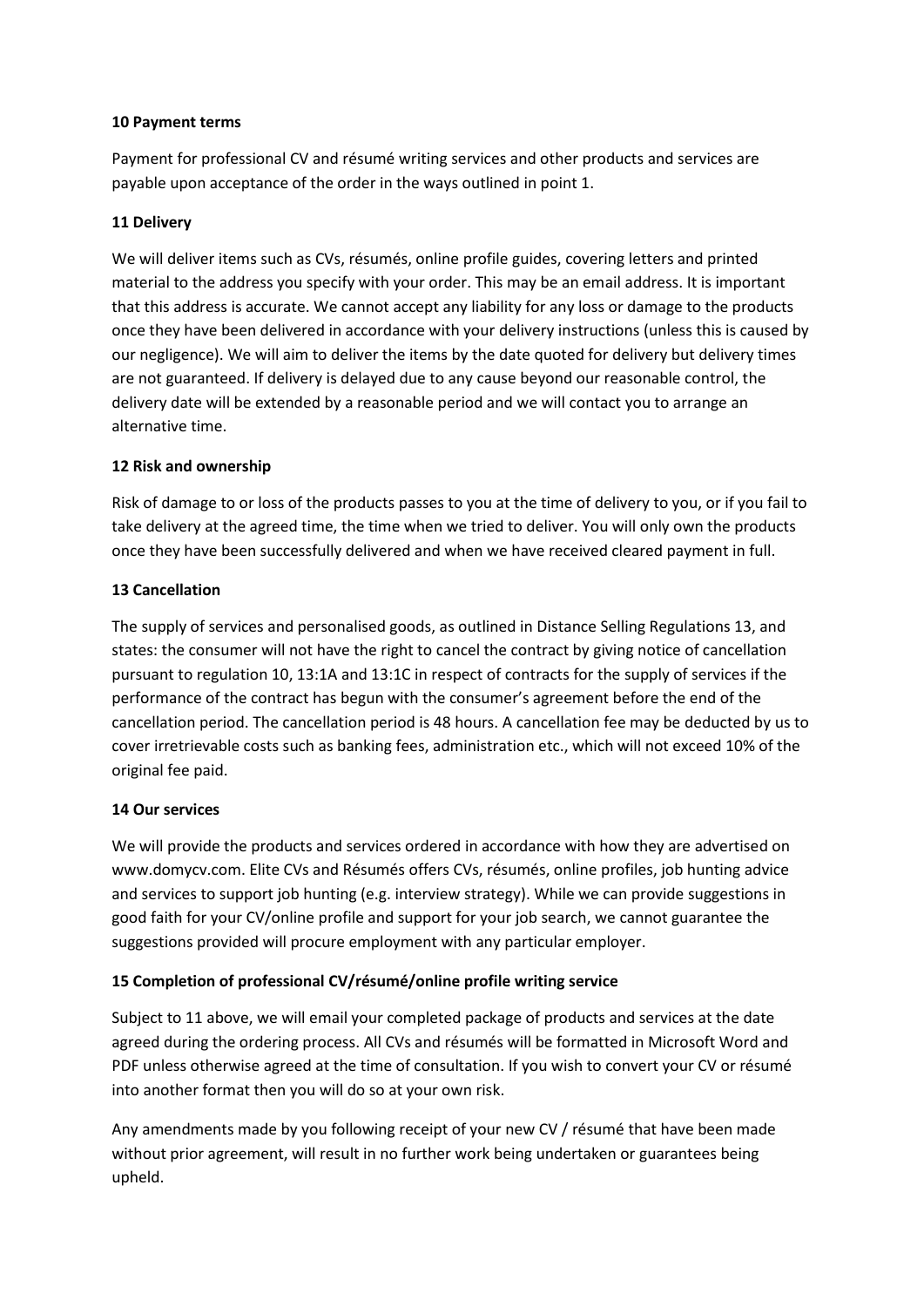We will supply you with a guide to accompany your updated online profile. This will include new text for your profile to be approved by you, as well as instructions for uploading the new text and manipulating your profile. The guide will be formatted in PDF, unless otherwise specified by the client.

We recommend that you make the updates to the profile, using the information in the guide yourself. However, we appreciate that some people will wish us to help them to upload the information for them. In these circumstances, depending on the prevailing security policies of the hosting website (LinkedIn etc), you (the client) will need to supply us with a password to gain editing rights over you online profile. We recommend that you change the password as soon as we finish work on your profile. We cannot be held responsible for any losses that may result from your failure to change the password.

# **16 Aftercare and guarantee**

All our work includes the guarantee that once you have received the documents we will make as many amendments as are necessary until you are completely satisfied with the result. Usually it is only necessary to have 1 further draft, and very often none at all, but should there be any need for more then there are no limits up to 30 days from the date of delivery. Alterations will be made within 5 working days of your request being received. No request for a refund will be entertained.

### **17 Liability**

Elite CVs and Résumés and its partners shall not be liable for any direct, indirect or consequential loss or damage suffered from services rendered or the use or inability to use this website whether directly or indirectly resulting from inaccuracies, defects, errors, whether typographical or otherwise, omissions, out of date information or otherwise, even if such a loss was reasonably foreseeable and Elite CVs and Résumés had been advised of the possibility of the same. Consequential and indirect loss and damage shall include but not be limited to loss of profits, loss of income, loss of goodwill, and wasted expenditure.

These disclaimers and exclusions shall be governed by and construed in accordance with the Law of England and Wales. If any provisions of these disclaimers and exclusions shall be unlawful, void or for any reason unenforceable then that provision shall be deemed severable and shall not affect the validity and enforceability of the remaining provisions.

#### **18 Notices**

Unless otherwise expressly stated in these terms and conditions, all notices from you to us must be in writing and sent to our contact email address at info@elitecvsandresumes.com and all notices from us to you will be displayed on our website from time to time.

#### **19 Changes to legal notices**

We reserve the right to change these terms and conditions from time to time and you should look through them as often as possible.